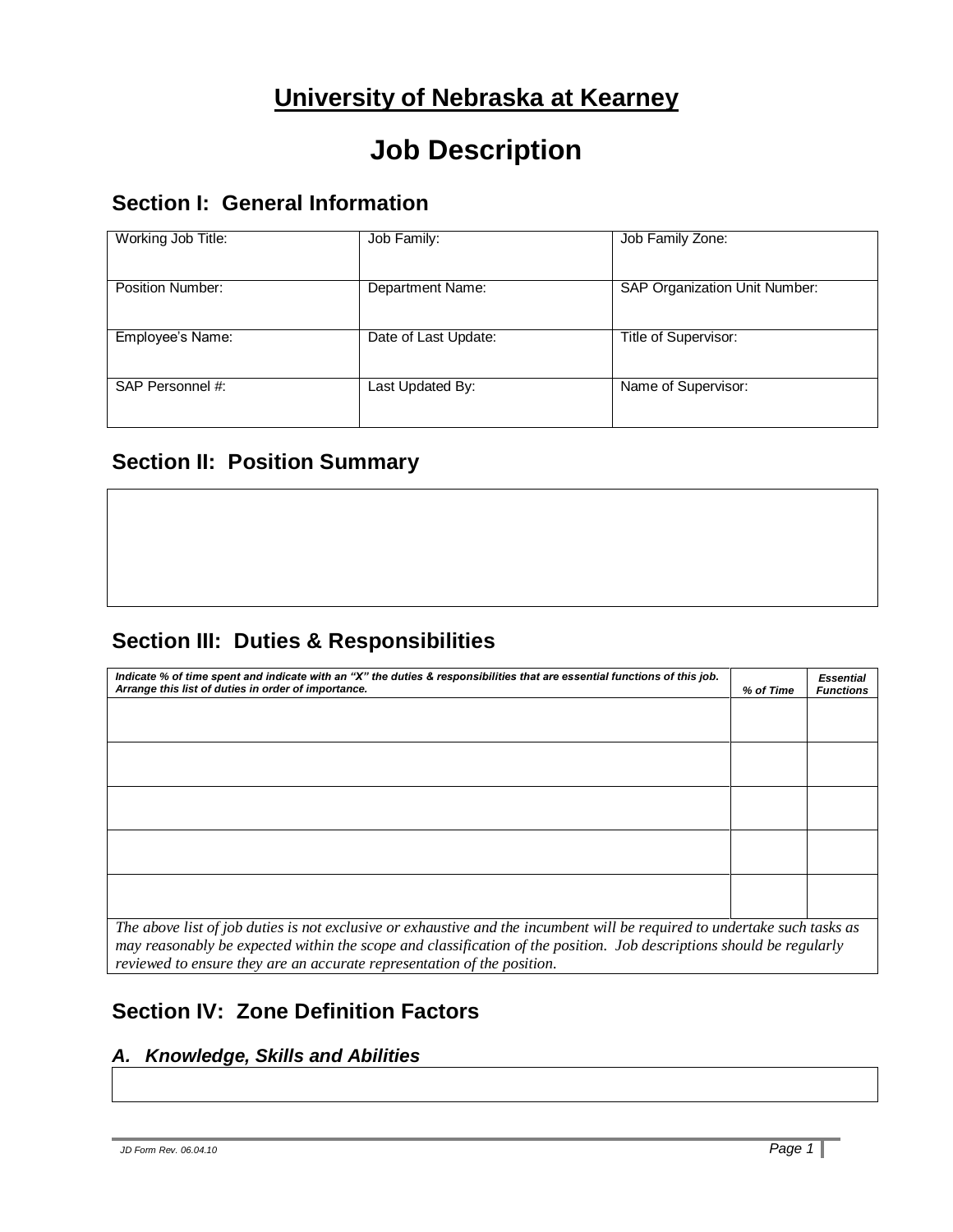### *B. Problem Solving / Decision-Making*

#### *C. Interactions*

### *D. Strategic Impact*

## *E. Supervision Exercised*

|                                | <b>Supervision</b> |  |
|--------------------------------|--------------------|--|
| Over                           |                    |  |
|                                |                    |  |
| <b>F. Supervision Received</b> |                    |  |

| This position receives | Supervision |  |
|------------------------|-------------|--|
| <b>From</b>            |             |  |

# **Section V: Minimum Qualifications**

#### **LEVEL OF EDUCATION, YEARS & TYPE OF EXPERIENCE:**

# **Section VI: Physical Requirements**

| 1.<br><b>GENERAL PHYSICAL REQUIREMENTS:</b> The physical demands described below are representative of those<br>that must be met by an employee to successfully perform the essential functions of this position. Reasonable |          |  |   |   |   |   |   |                                                      |   |              |          |
|------------------------------------------------------------------------------------------------------------------------------------------------------------------------------------------------------------------------------|----------|--|---|---|---|---|---|------------------------------------------------------|---|--------------|----------|
| accommodations may be made to enable individuals with disabilities to perform the essential functions.                                                                                                                       |          |  |   |   |   |   |   |                                                      |   |              |          |
|                                                                                                                                                                                                                              |          |  |   |   |   |   |   |                                                      |   |              |          |
| Indicate the appropriate response for an eight hour day:<br>Indicate intermittent or constant                                                                                                                                |          |  |   |   |   |   |   |                                                      |   |              |          |
|                                                                                                                                                                                                                              |          |  |   |   |   |   |   | Mark with "X" below the appropriate number of hours: |   | Intermittent | Constant |
| Sit                                                                                                                                                                                                                          | 0        |  |   |   |   | 5 | 6 |                                                      | 8 |              |          |
|                                                                                                                                                                                                                              |          |  |   |   |   |   |   |                                                      |   |              |          |
| Stand                                                                                                                                                                                                                        | $\Omega$ |  | 2 | 3 | 4 | 5 | 6 |                                                      | 8 |              |          |
|                                                                                                                                                                                                                              |          |  |   |   |   |   |   |                                                      |   |              |          |
| Walk                                                                                                                                                                                                                         | 0        |  | 2 | 3 | 4 | 5 | 6 |                                                      | 8 |              |          |
|                                                                                                                                                                                                                              |          |  |   |   |   |   |   |                                                      |   |              |          |
| Drive Motor Vehicle                                                                                                                                                                                                          | 0        |  |   | 3 | 4 | 5 | 6 |                                                      | 8 |              |          |
|                                                                                                                                                                                                                              |          |  |   |   |   |   |   |                                                      |   |              |          |
| Explain:                                                                                                                                                                                                                     |          |  |   |   |   |   |   |                                                      |   |              |          |

*JD Form Rev. 06.04.10 Page 2*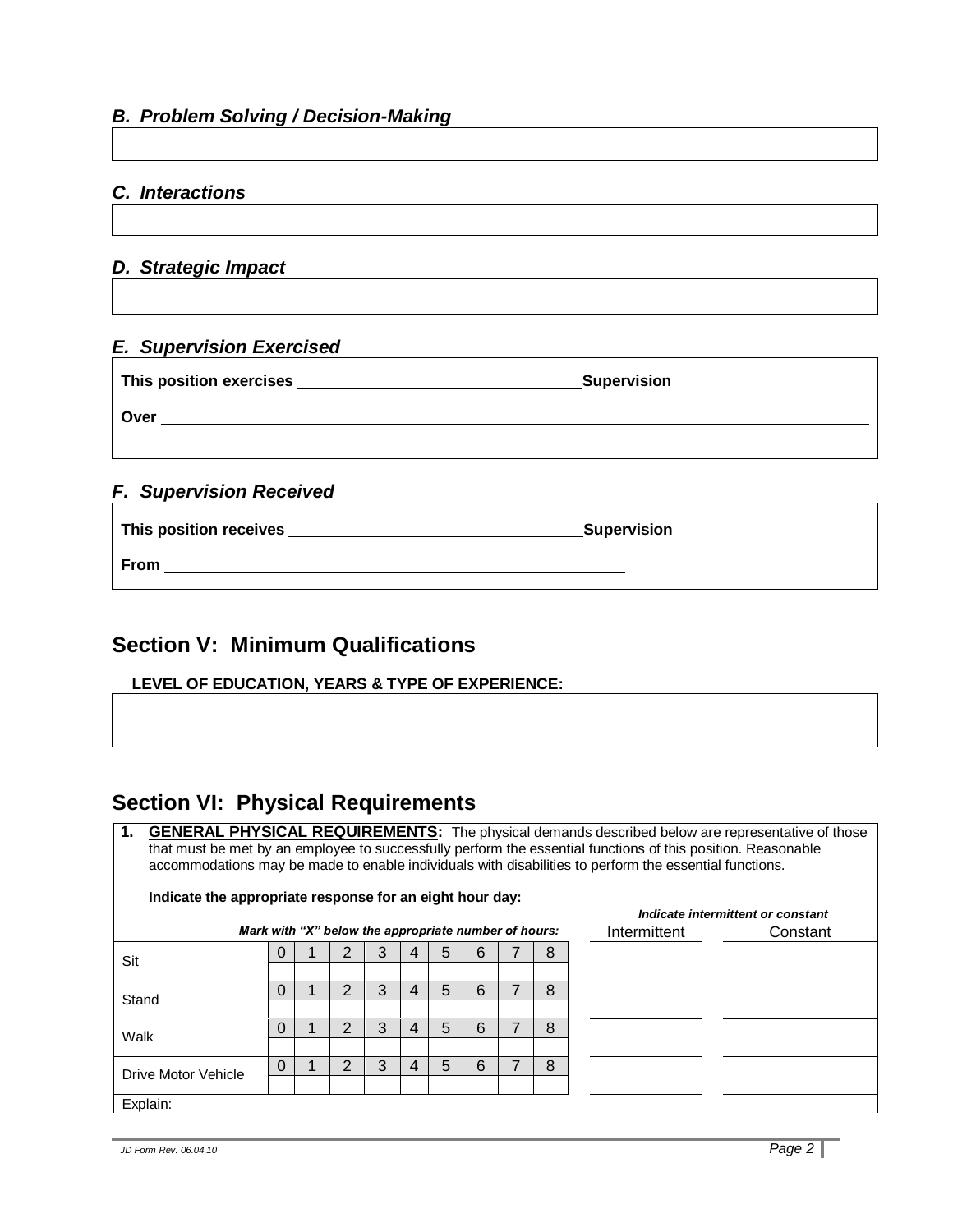| <b>THIS POSITION REQUIRES:</b><br>2.                                                      | Occasionally                      | <b>Between</b>           | Over             |
|-------------------------------------------------------------------------------------------|-----------------------------------|--------------------------|------------------|
|                                                                                           | (less than 2 hrs daily)           | 2 - 5 hrs daily          | 5 hrs daily      |
| Squatting<br>Bending                                                                      |                                   |                          |                  |
| Kneeling                                                                                  |                                   |                          |                  |
| Reaching                                                                                  |                                   |                          |                  |
| Overhead<br>➤                                                                             |                                   |                          |                  |
| Forward<br>⋗                                                                              |                                   |                          |                  |
| ➢<br>Low                                                                                  |                                   |                          |                  |
| Twisting                                                                                  |                                   |                          |                  |
| Crawling                                                                                  |                                   |                          |                  |
| Climbing                                                                                  |                                   |                          |                  |
| Ladder<br>≻                                                                               |                                   |                          |                  |
| <b>Stairs</b><br>⋗                                                                        |                                   |                          |                  |
| Other<br>↘                                                                                |                                   |                          |                  |
| Walking on rough ground                                                                   |                                   |                          |                  |
| Exposure to changes of temperature/                                                       |                                   |                          |                  |
| humidity                                                                                  |                                   |                          |                  |
| Exposure to dust/fumes/gases/chemicals                                                    |                                   |                          |                  |
| Being near moving machinery                                                               |                                   |                          |                  |
| Working from heights                                                                      |                                   |                          |                  |
|                                                                                           |                                   |                          |                  |
| 3.<br>THIS POSITION REQUIRES EMPLOYEE TO:                                                 |                                   |                          |                  |
| Indicate letter in appropriate Space:                                                     | <b>CARRY=C</b><br>$L$ <b>FT=L</b> | $PUSH = P$               | <b>PULL=PL</b>   |
|                                                                                           |                                   |                          |                  |
| Less than 2<br>hrs daily                                                                  | Up to 2 hrs daily                 | Between 2-5<br>hrs daily | Over 5 hrs daily |
| 11 - 24 lbs                                                                               |                                   |                          |                  |
| 25 - 49 lbs                                                                               |                                   |                          |                  |
| 50 - 74 lbs                                                                               |                                   |                          |                  |
| 75 - 100 lbs                                                                              |                                   |                          |                  |
| * Over 100 lbs                                                                            |                                   |                          |                  |
|                                                                                           |                                   |                          |                  |
| * If the position requires the employee to handle over 50 lbs - please explain:           |                                   |                          |                  |
|                                                                                           |                                   |                          |                  |
|                                                                                           |                                   |                          |                  |
| POSITION REQUIRES USE OF HANDS OR SPECIAL TOOLS/EQUIPMENT FOR:<br>4.                      |                                   |                          |                  |
|                                                                                           |                                   |                          |                  |
|                                                                                           |                                   |                          |                  |
|                                                                                           |                                   |                          |                  |
|                                                                                           | Right                             | Left                     | <b>Both</b>      |
| Keyboarding                                                                               |                                   |                          |                  |
| Filing                                                                                    |                                   |                          |                  |
| Other (Explain): Operation of a computer mouse with their dominant hand. (Usually right). |                                   |                          |                  |
|                                                                                           |                                   |                          |                  |
|                                                                                           |                                   |                          |                  |
| THIS POSITION REQUIRES REGULAR AND PROMPT ATTENDANCE DURING THE WORKING<br>5.             |                                   |                          |                  |
| <b>HOURS SCHEDULED BY THE SUPERVISOR.</b>                                                 |                                   |                          |                  |

# **Section VII: Job Family Zone Questionnaire**

*In Each Section, please select ONE answer that BEST describes the job:*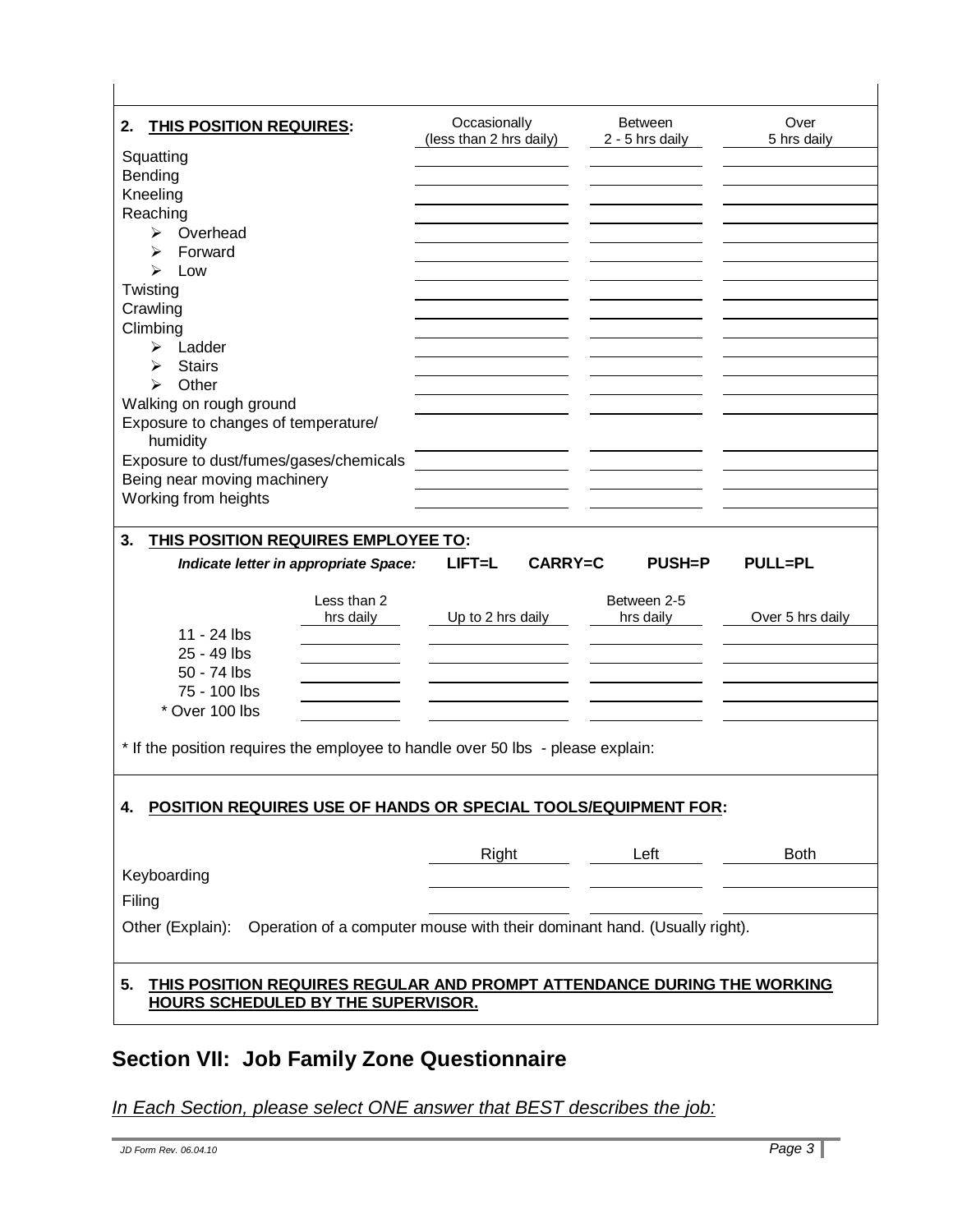#### *A. Knowledge Skills and Abilities:*

Requires the ability to understand and apply basic job skills, knowledge of several work routines and the ability to apply such routines with minimal interpretation. May possess knowledge of other, related work activities within own functional area. May require the operation of routine equipment/tools. [1]

Requires the ability to understand, interpret, apply and communicate information within a specialization and the ability to apply limited analysis in the completion of general functional procedures. May possess knowledge of work activities outside functional area. May require the operation of moderately complex equipment/tools. [2]

Requires the ability to utilize advanced information within a specialization. Within specialization, possesses the ability to assess/ analyze situations and make adjustments to achieve desired objectives. Possesses knowledge of work activities outside functional area. May require the operation of complex equipment/tools. [3A]

Requires the ability to apply, integrate and communicate extensive theoretical information within a recognized professional field. Facilitates and/ or establishes the achievement of functional area objectives. Requires knowledge of all related functional areas. May require the operation of highly complex equipment/tools. [3B]

Integrates extensive theories and techniques within related or diverse disciplines to achieve results and/ or establish overall strategic directions. Requires wide-ranging administrative and/or specialized knowledge. May require the operation of highly complex equipment/tools. [4]

## *B. Problem Solving / Decision-Making:*

Decisions/problem resolutions are repetitive and simple and typically guided by standard operating policies and procedures/practices exist. Tasks are clear and specific to a single discipline. [1]

Decisions/problem resolutions require gathering/reviewing information from several sources. Simple analysis of facts determines course of action to be taken within the limits of standard operating policies and procedures/practices. Tasks are varied and may cross several disciplines. [2A]

Decisions/problem resolutions require interpretation, discretion and judgment based on precedent or standard operating policies and procedures. Tasks are diversified and may require some creativity in dealing with unprecedented activities. [2B]

Decisions/problem resolutions require synthesis/analysis in the use of theories and accepted principles. Programs/projects are governed by broad objectives, policies and/or theories. Requires the use of creativity in dealing with unprecedented activities. [3]

Decisions/problem resolutions require analysis and evaluation of major issues and courses of action impacting the overall direction of the functional area(s). Applies broad concepts and experience in making important decisions. May develop recommendations influencing long-term policies related to major organizational plans. [4]

## *C. Interactions:*

Regular contact involves receiving and/or referring inquiries as well as giving or obtaining routine information relating to work being done. Requires the use of common business courtesy. [1]

Regular contact that involves giving or obtaining information as well as occasionally exchanging advice and opinions. Requires the use of common business courtesy, tact, discretion and some persuasion to maintain cooperative associations. [2]

Regular contact that involves exchanging advice and opinions as well as occasionally conveying conceptual ideas of a critical and/or long-range nature. Requires the use of judgment, timing, and persuasion to gain cooperation in the face of differences of opinion or controversy. [3]

Regular contact with major Programs/Teams or individuals. Overriding job requirement involves conveying conceptual ideas regarding matters of critical and long-range nature. Significant requirement for diplomacy, timing,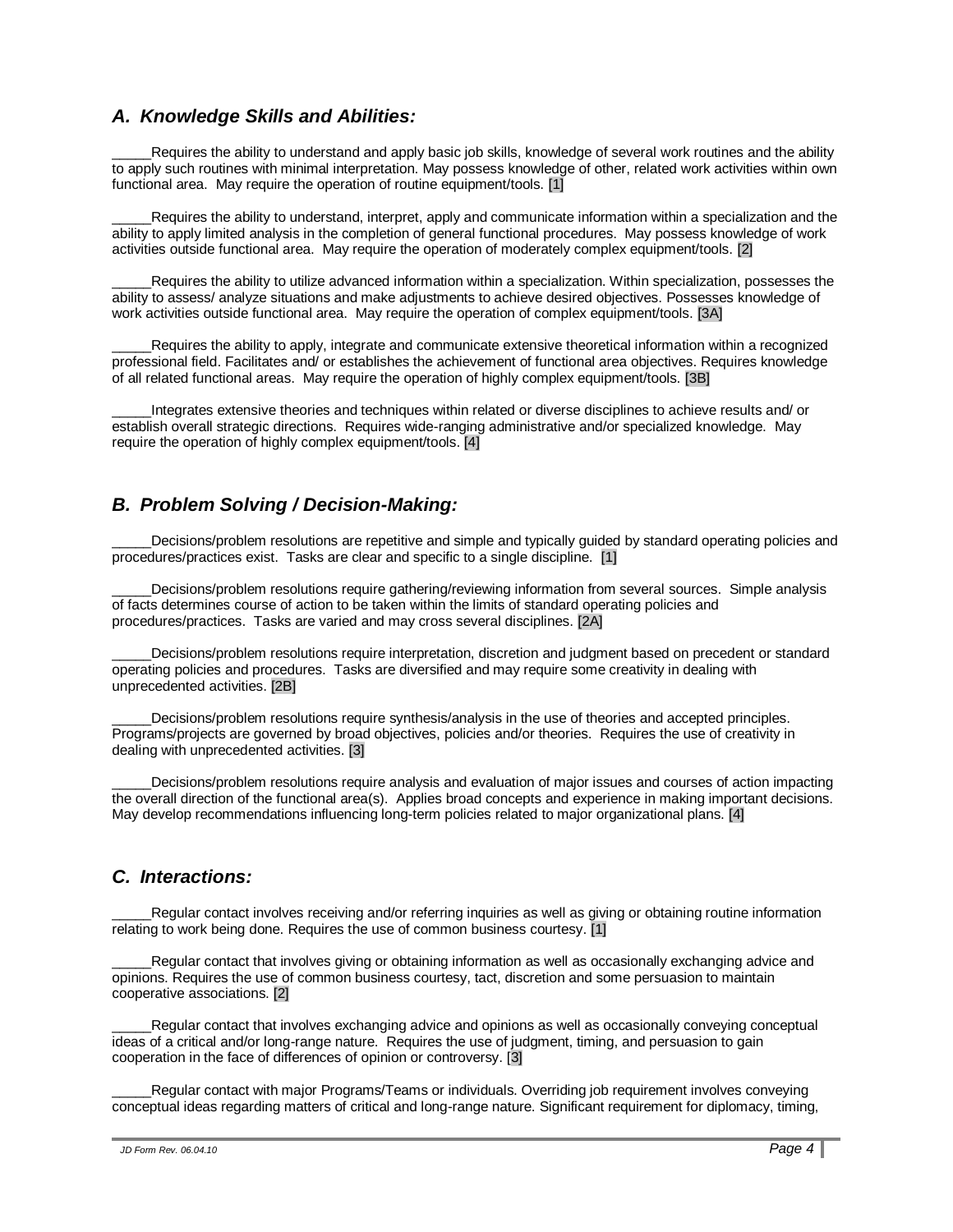and persuasion to gain concurrence or cooperation on operational issues in the face of significant differences of opinion or controversy. [4]

### *D. Strategic Impact:*

Actions and decisions in this job are limited to the scope of the job, which primarily affect the immediate work group, but occasionally may extend beyond the immediate work group. Errors reflect unfavorably on the individual and may have an adverse impact on the functional area. [1]

Actions and decisions in this job have an impact which affects the immediate work group and also extends beyond the immediate functional area. Errors reflect unfavorably on the individual and the functional area.[2]

Actions and decisions in this job have discernible impact to the short-term performance of the Program/Team and exert some impact to its long-term success. Errors reflect unfavorably on the individual, the functional area, overall business operations and potentially other functional areas. [3A]

Actions and decisions in this job have significant impact to the short-term performance of the Program/Team and exert an impact to its long-term success. The job exerts a considerable impact on decisions and final results typically affecting either an entire functional area or a major university activity; and may have unique accountability for financial and program or project objectives. Errors effect business operations, services and other individuals which may require special interventions to correct. [3B]

Actions and decisions in this job exert broad and continuing impact on the future of one or more functional areas. The job exerts a major impact on decisions and final results affecting a major university activity; and/or has accountability for financial and program/project objectives and overall successes. Errors significantly interrupt business operations, services and potentially both internal and external constituents. [4]

### *E. Supervision Exercised:*

May provide incidental guidance to others. [1]

\_\_\_\_\_Provides functional supervision that is usually limited to assigning/reviewing work or may serve as work team leader. [2A]

Serves as work team leader. Distributes, schedules, and monitors the progress or work tasks of the program or project. May be involved in the recommendation of personnel actions to manager. [2B]

Supervises the work of a project or program that may include hiring, discipline, transfers, promotions, or salary changes within a functional area. May integrate work of two or more programs or one major function/or project. [3]

\_\_\_\_\_Establishes performance standards for designated programs and/or areas of specialization. Directs staff to include hiring, discipline, transfers, promotions, and salary changes. [4]

## *F. Supervision Received:*

Supervised by procedures or by supervisor through periodic monitoring of progress and performance. May have latitude to determine sequence of own work tasks to meet clearly established schedules. [1]

Supervision by procedures or by supervisor through periodic monitoring of progress and performance. Determines sequence of own work tasks to meet established objectives. [2A]

\_\_\_\_\_General direction by supervisor by checking on completed tasks. Establishes own work schedule to achieve program objectives. Makes recommendations to superior regarding efficient functioning of program. [2B]

Responsible for conducting specialized assignments or developing programs under only general direction and guidance. [3]